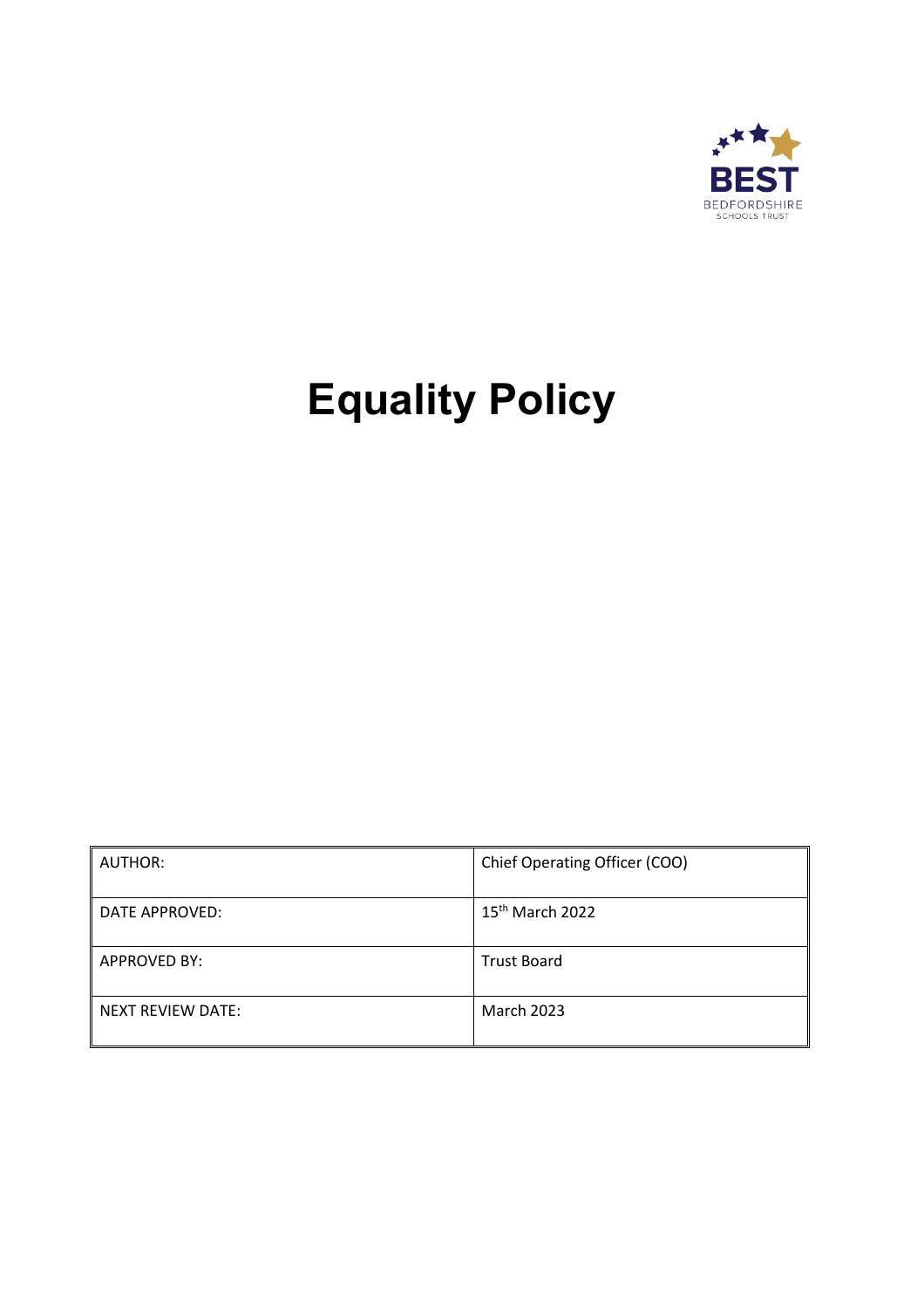

## **Contents**

|                |                                                                               | Page No. |
|----------------|-------------------------------------------------------------------------------|----------|
| 1              | Vision and Aim                                                                | 3        |
| $\overline{2}$ | Legislation, Protected Characteristics and Public Sector Equality Duty (PSED) | 3        |
| 3              | <b>Statutory Responsibility</b>                                               | 3        |
| 4              | Roles and Responsibilities                                                    | 4        |
| 5              | Consultation                                                                  | 5        |
| 6              | <b>Monitoring Arrangements</b>                                                | 5        |
| 7              | Links to other policies                                                       | 6        |
| 8              | <b>Appendices:</b>                                                            |          |
|                | Appendix A – Equality plan and objectives template                            |          |
|                | Appendix B - Equality & Diversity Charter                                     |          |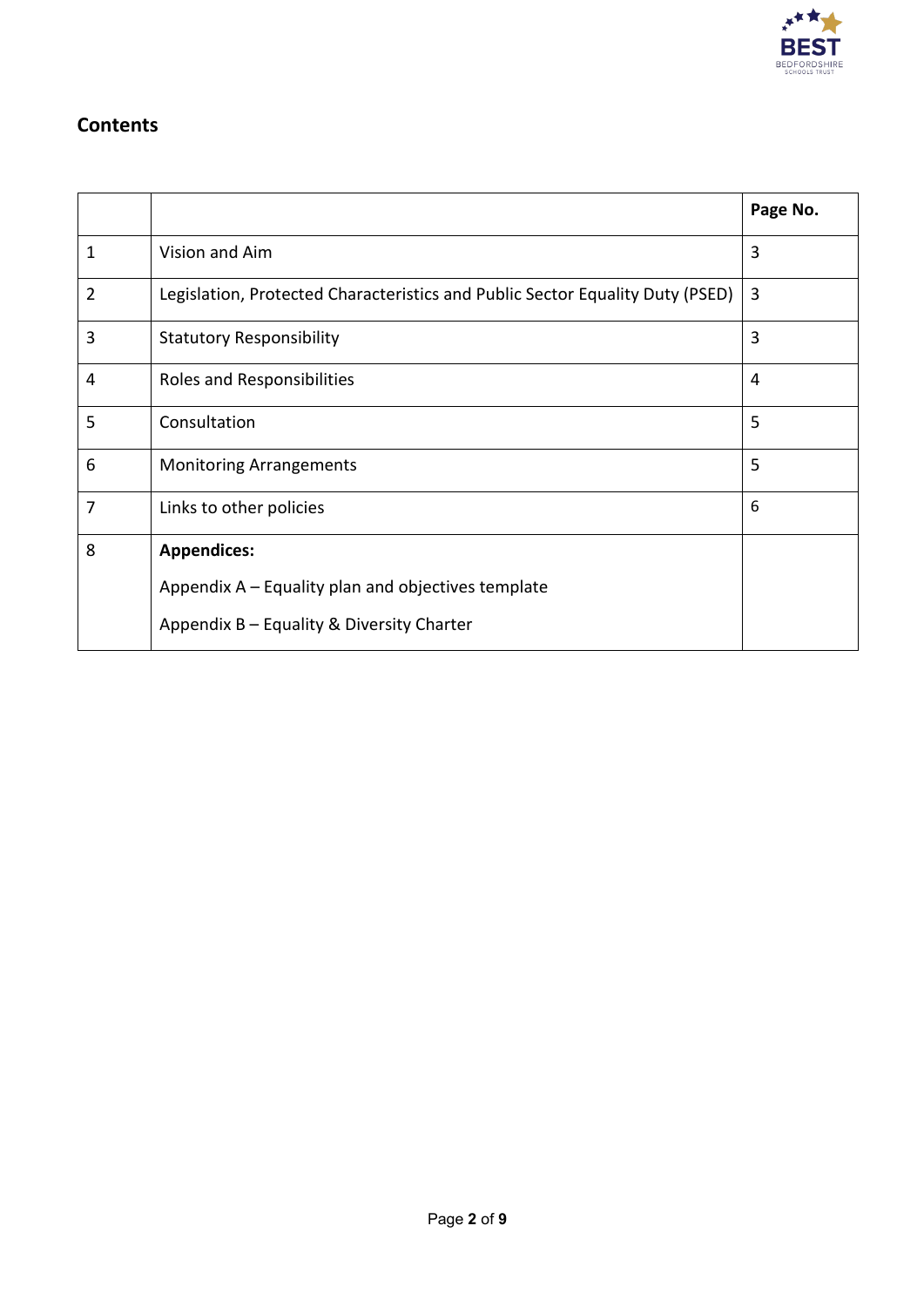

#### **1. Vision & Aims**

Bedfordshire Schools Trust (BEST) are committed to ensuring equality of education and opportunity for all. BEST aim to develop a culture of inclusion and diversity in which all those connected to the Trust feel proud of their identity and are able to participate fully in education*.* 

#### **Vision**

'*To grow the best in everyone'* regardless of age, disability, race, sex, gender assignment, maternity and pregnancy, marital/civil partnership status, religion or belief or sexual orientation.

#### **2. Legislation, Protected Characteristics & Public Sector Equality Duty (PSED)**

On 1<sup>st</sup> October 2010, the Equality Act 2010 replaced and consolidated all existing equality legislation.

In accordance with the Equality Act 2010, it is unlawful for a school/nursery to discriminate against a person by treating them less favourably because of their:

- Sex
- Race
- **Disability**
- Religion or belief
- Sexual orientation
- Gender reassignment
- Pregnancy or maternity
- Age (for employees)
- Marriage and civil partnerships (for employees)

The Equality Act 2010 introduced a single Public Sector Equality Duty (PSED), sometimes also referred to as the 'general duty', that applies to public bodies including maintained schools and academies – this combined equality duty came into effect in April 2011. BEST and its entities aim to meet its obligations under the Public Sector Equality Duty by having due regard to the need to:

- Eliminate discrimination and other conduct that is prohibited by the Equality Act 2010
- Advance equality of opportunity between people who share a protected characteristic and people who do not share it
- Foster good relations across all characteristics between people who share a protected characteristic and people who do not share it

#### **3. Statutory Responsibility**

Schools, nurseries and other public sector organisations have two specific duties which they must achieve to demonstrate that they are meeting their duty, they must:

- Publish information which demonstrates their compliance with the duty to have due regard for the three aims of the general duty – this should be updated annually
- Prepare and publish specific and measurable equality objectives which they will pursue over the coming years to achieve the three aims – review and publish at least once every four years

Local Governing Bodies/Nursery Executive Board will work with the Principal/Nursery Manager to ensure that they:

• Evaluate how well the school/nursery is already achieving the three aims of the general duty across all of the protected characteristics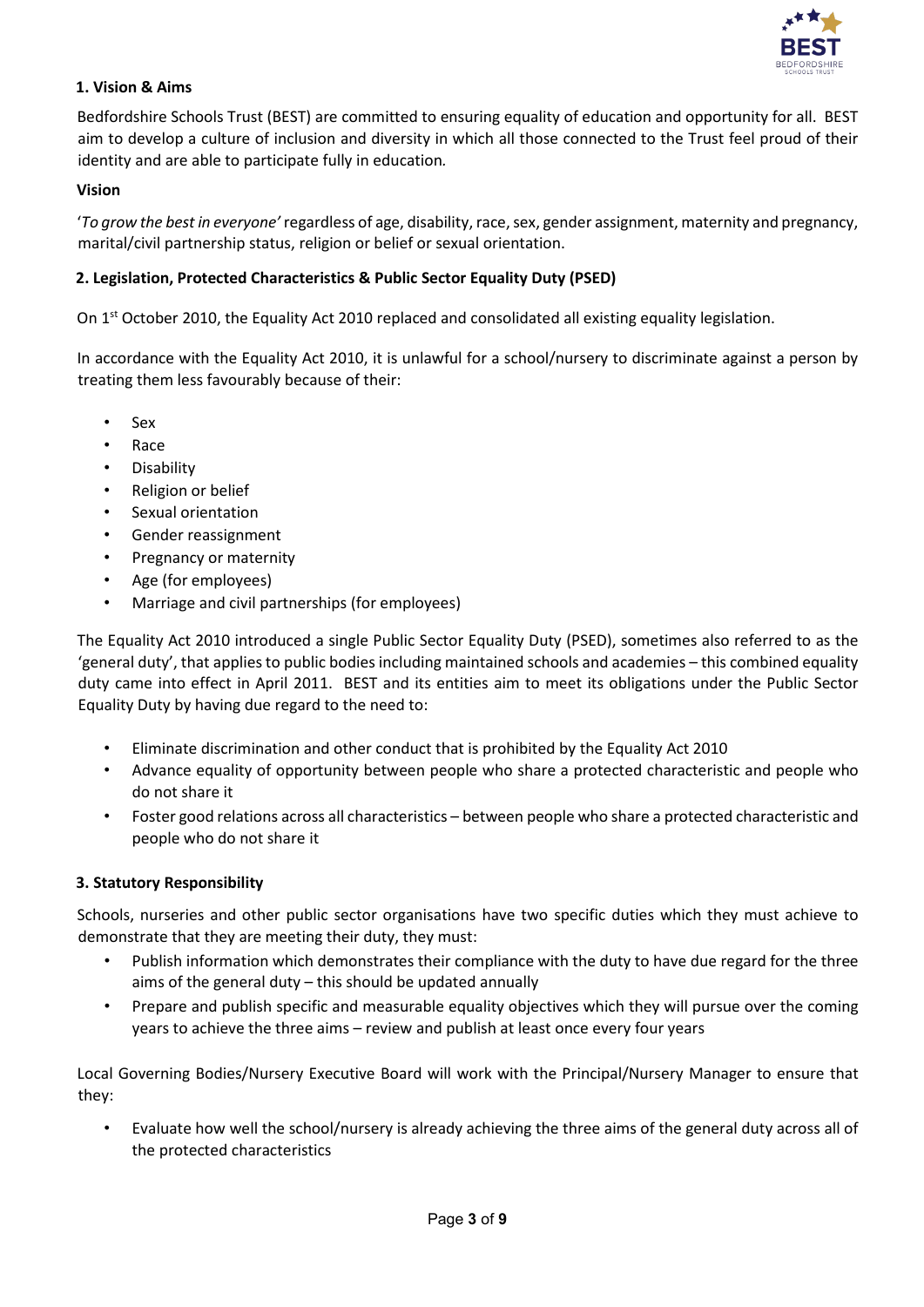

- Identify where there are gaps and prioritise these for action identifying at least three measurable Equality Objectives to focus on over the next four years
- Ensure that the Equality Policy is implemented and monitored

All entities of BEST will:

- Publish equality information<sup>[1](#page-3-0)</sup> (demonstrating compliance) **updated annually**
- Publish equality objectives updated at least once every four years
- Publish progress against / review of objectives **annually**

Accessibility planning is a statutory duty. A plan has been produced by all settings within BEST, and published on their website.

| <b>Trust Board</b>                                                                                                   | Agree the main overarching Equality Policy<br>$\bullet$<br>Delegate responsibility for the implementation and monitoring of the Equality<br>$\bullet$<br>Policy to the Local Governing<br>Body/Nursery Executive<br>Board<br>and<br><b>Principal/Nursery Manager</b><br>Receive an annual report from the Chief Operating Officer (COO)<br>$\bullet$                                                                                                                                                                                                                                                                                                                                                   |
|----------------------------------------------------------------------------------------------------------------------|--------------------------------------------------------------------------------------------------------------------------------------------------------------------------------------------------------------------------------------------------------------------------------------------------------------------------------------------------------------------------------------------------------------------------------------------------------------------------------------------------------------------------------------------------------------------------------------------------------------------------------------------------------------------------------------------------------|
| Local Governing Body /<br><b>Nursery Executive Board</b><br>(some LGBs may choose<br>to nominate a link<br>governor) | Ensure that the equality information and objectives as set out in this policy are<br>$\bullet$<br>published and communicated throughout the school/nursery, including to staff,<br>pupils <sup>2</sup> and parents, and that they are reviewed and updated at least once every<br>four years<br>Delegate responsibility for monitoring the achievement of the objectives on a<br>$\bullet$<br>daily basis to the Principal/Nursery Manager<br>Receive updates on any issues from the Principal/Nursery Manager<br>$\bullet$                                                                                                                                                                            |
|                                                                                                                      | Receive a report from Principal/Nursery Manager outlining progress against the<br>$\bullet$<br>objectives at least annually<br>Agree the equality plan and objectives at least once every four years<br>$\bullet$<br>Promote community cohesion including good relations between pupils from<br>$\bullet$<br>different races, faiths/beliefs and socio-economic backgrounds                                                                                                                                                                                                                                                                                                                            |
| Principal/Nursery<br>Manager                                                                                         | Ensure that this policy is adhered to within their school/nursery<br>$\bullet$<br>Implement the school's/nursery's equality plan/actions<br>$\bullet$<br>Promote knowledge and understanding of the equality objectives amongst staff<br>$\bullet$<br>and pupils<br>Monitor success in achieving the objectives and report back to governors<br>$\bullet$<br>Review and update, in conjunction with LGB/ Nursery Executive Board, the<br>$\bullet$<br>equality plan and objectives at least once every four years - objectives to be<br>published<br>Publish information to demonstrate how the school/nursery is meeting the aims<br>$\bullet$<br>of the general public sector equality duty annually |

#### **4. Roles and responsibilities**

<span id="page-3-0"></span><sup>&</sup>lt;sup>1</sup> The Equality Act 2010 states that schools must publish information relating to persons who share a relevant protected characteristic who are affected by their policies and practices. However, data about employees will not need to be published where a public authority has fewer than 150 employees

<span id="page-3-1"></span><sup>2</sup> For the purposes of this policy, pupil refers to both 'pupil' and 'student'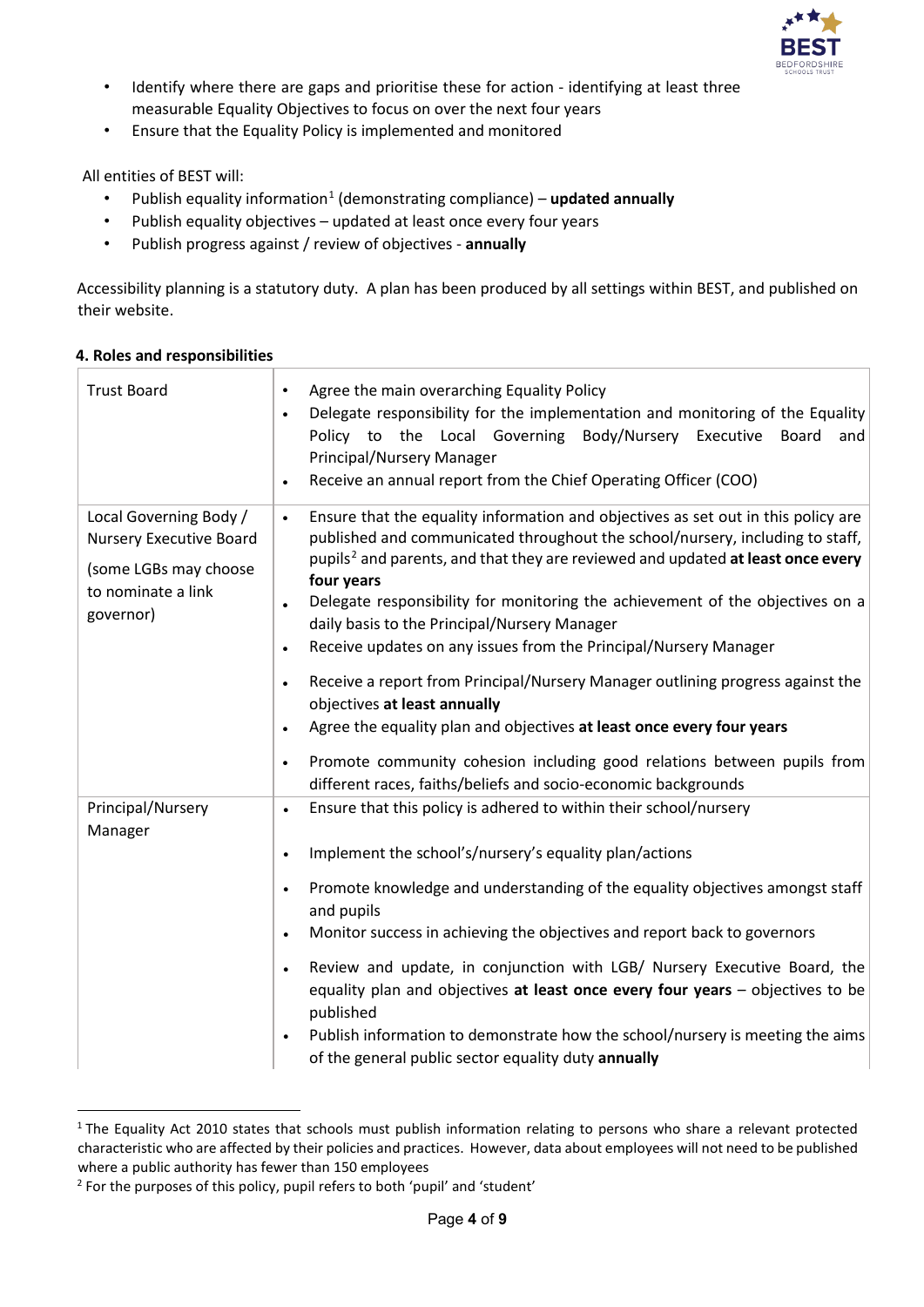

|                                                                                                                          | Ensure all appointment panels have due regard to this plan so that no-one is<br>$\bullet$<br>discriminated against when it comes to employment or training opportunities<br>Promote equal opportunity when developing the curriculum<br>$\bullet$<br>Ensure all incidents of unfair treatment and bullying or discrimination, including<br>$\bullet$<br>racist incidents, are addressed with due seriousness<br>Provide annual update to COO as per the quality assurance calendar<br>$\bullet$                                  |
|--------------------------------------------------------------------------------------------------------------------------|----------------------------------------------------------------------------------------------------------------------------------------------------------------------------------------------------------------------------------------------------------------------------------------------------------------------------------------------------------------------------------------------------------------------------------------------------------------------------------------------------------------------------------|
| Designated member of<br>staff for equality (in some<br>School/nurseries this may<br>be the Principal/Nursery<br>Manager) | Support the Principal/Nursery Manager in promoting knowledge<br>and<br>$\bullet$<br>understanding of the equality objectives amongst staff and pupils<br>Support the Principal/Nursery Manager in identifying any staff training needs,<br>$\bullet$<br>and deliver training as necessary                                                                                                                                                                                                                                        |
| All staff                                                                                                                | Expected to have regard to this document and to work to achieve the<br>$\bullet$<br>school/nursery objectives<br>Ensure that all pupils are treated fairly, equally and with respect<br>$\bullet$<br>Strive to provide material that gives positive images based on race, gender and<br>$\bullet$<br>disability, and challenges stereotypical images<br>Challenge any incidents of prejudice, racism or homophobia, and record any<br>$\bullet$<br>serious incidents and report as appropriate to the designated member of staff |

#### **5. Consultation**

In the development of the plan and associated actions, settings are encouraged to consider a range of data. This may include attainment, recruitment, admissions, racist incidents, homophobic incidents, FSM eligibility, gender split, special educational needs and disabilities, children looked after, disadvantaged children, English as an additional language or young carers.

Settings are also encouraged to consult and engage with people affected by their actions. This may include parents/carers, pupils, staff, members of the local community and anyone who has special knowledge and can inform the setting's approach. This may be in the form of feedback from parents' evenings, parent forums, staff surveys, parent surveys, pupil council, EHCP review issues raised, feedback at governing body meetings etc.

#### **6. Monitoring arrangements**

Each BEST setting will set their own individual equality objectives/plan. These objectives will be agreed with the Local Governing Body/Nursery Executive Board.

In line with legislative requirements, progress against these objectives will be reviewed annually and published in a dedicated area of the school website. The entire plan will be reviewed on a four-year cycle.

The Trust will complete a diversity report every four years and publish this on the BEST website. The Trust will also complete a gender pay gap report annually and publish a copy on the BEST website.

Each school/nursery will make regular assessments of pupils' learning and use this information to track pupil progress. As part of this process, each school/nursery will regularly monitor the achievement of all groups with protected characteristics to ensure that all pupils are making the best possible progress, and take appropriate action to address any gaps.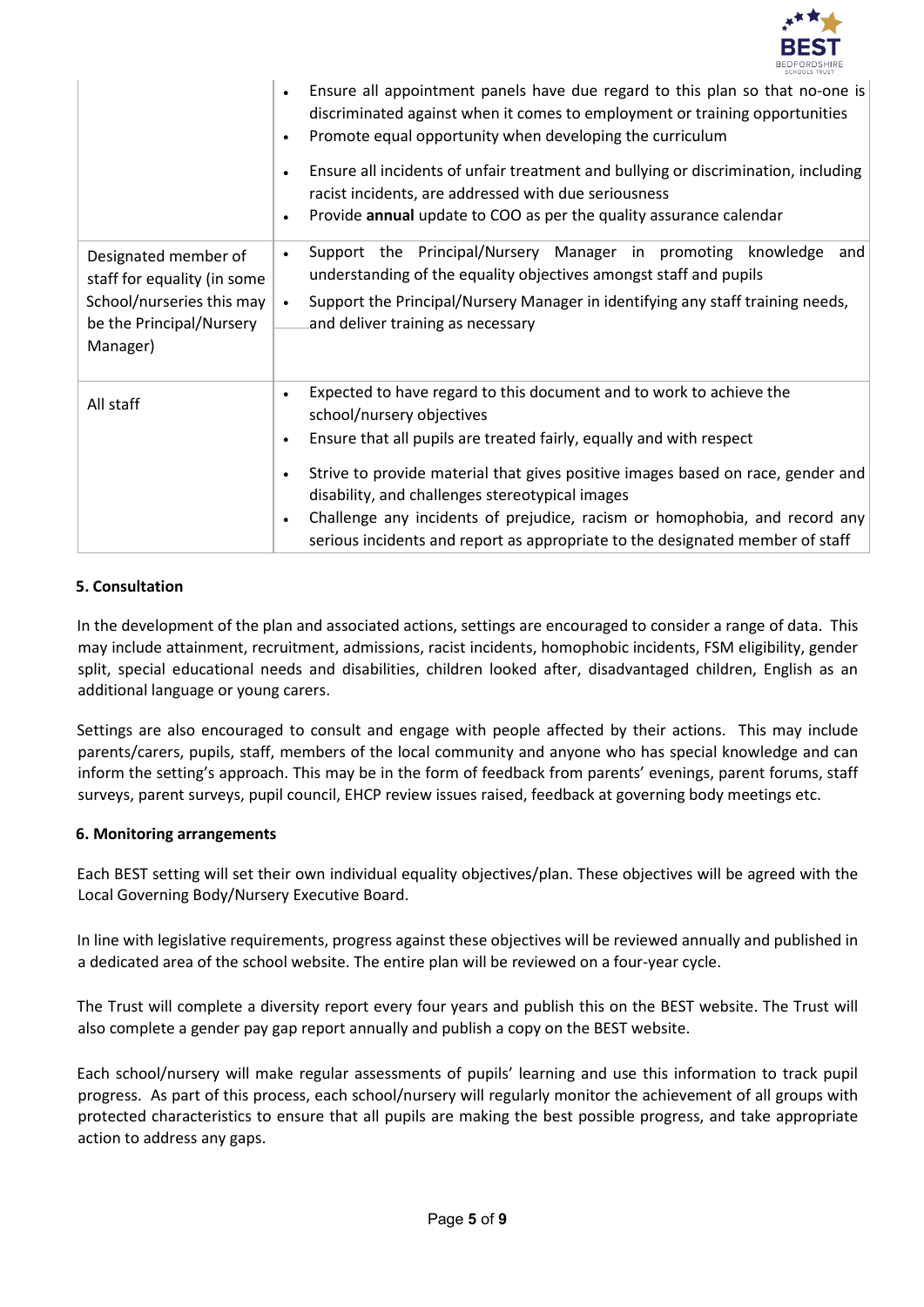

The Principal/Nursery Manager will report incidents and progress against objectives to the Local Governing Body/Nursery Executive Board. The Principal/Nursery Manager will provide the COO with an annual update. The COO will review and challenge the school objectives, plan and progress as appropriate and provide a summary report to the Board of Trustees.

#### **7. Links to other policies**

BEST aim to provide a safe and supportive environment for all people associated with the Trust and would refer staff, parents/carers and pupils to the following linked policies for policy/procedures relating to the specific areas listed.

- Admission Arrangements
- Recruitment & Selection Policy
- Staff Code of Conduct
- Wellbeing guidance and Charter
- Whistleblowing (Confidential Reporting)
- Accessibility Plan (site specific)
- Anti-Bullying (site specific policy)
- Behaviour in Schools/Nursery (site specific policy)
- Equality Information & Objectives (site specific)
- SEND Policy (site specific)
- Supporting Pupils with Medical Needs Policy (site specific)

**Staff** who feel that they are experiencing prejudice should refer to grievance policy, which includes information on harassment and bullying.

**All BEST settings** will publish a procedure for reporting incidents of prejudice, racism or homophobia, which is specific to their site.

#### **8. Appendices:**

- **Appendix A –** Equality plan and objectives template
- **Appendix B –** Equality & Diversity Charter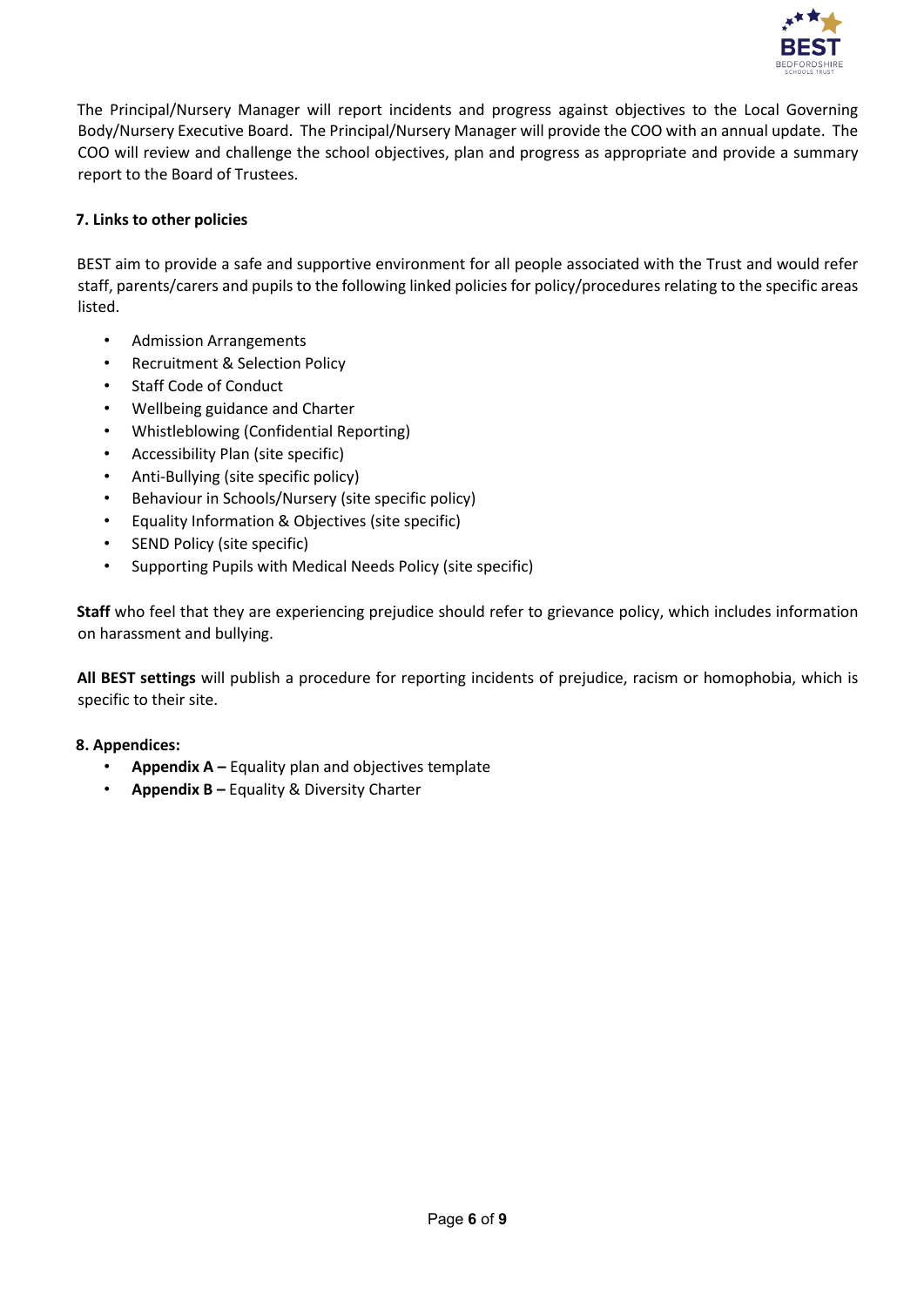

### **Appendix A – Equality Plan and Objectives**

*Insert school logo* 

| School/Nursery:                |  |
|--------------------------------|--|
| Principal/Nursery Manager:     |  |
| Link Governor (if applicable): |  |
| Date published:                |  |
| Review date:                   |  |

| Objective 1: [state objective] |
|--------------------------------|
|--------------------------------|

| <b>Key Action(s)</b>                  | Lead | <b>Target Date</b> | Review / Outcome / End of cycle impact assessment |
|---------------------------------------|------|--------------------|---------------------------------------------------|
|                                       |      |                    | To be completed at annual review                  |
|                                       |      |                    |                                                   |
|                                       |      |                    |                                                   |
| <b>Objective 2: [state objective]</b> |      |                    |                                                   |
| <b>Action</b>                         | Lead | <b>Target Date</b> | Review / Outcome / End of cycle impact assessment |
|                                       |      |                    |                                                   |
|                                       |      |                    |                                                   |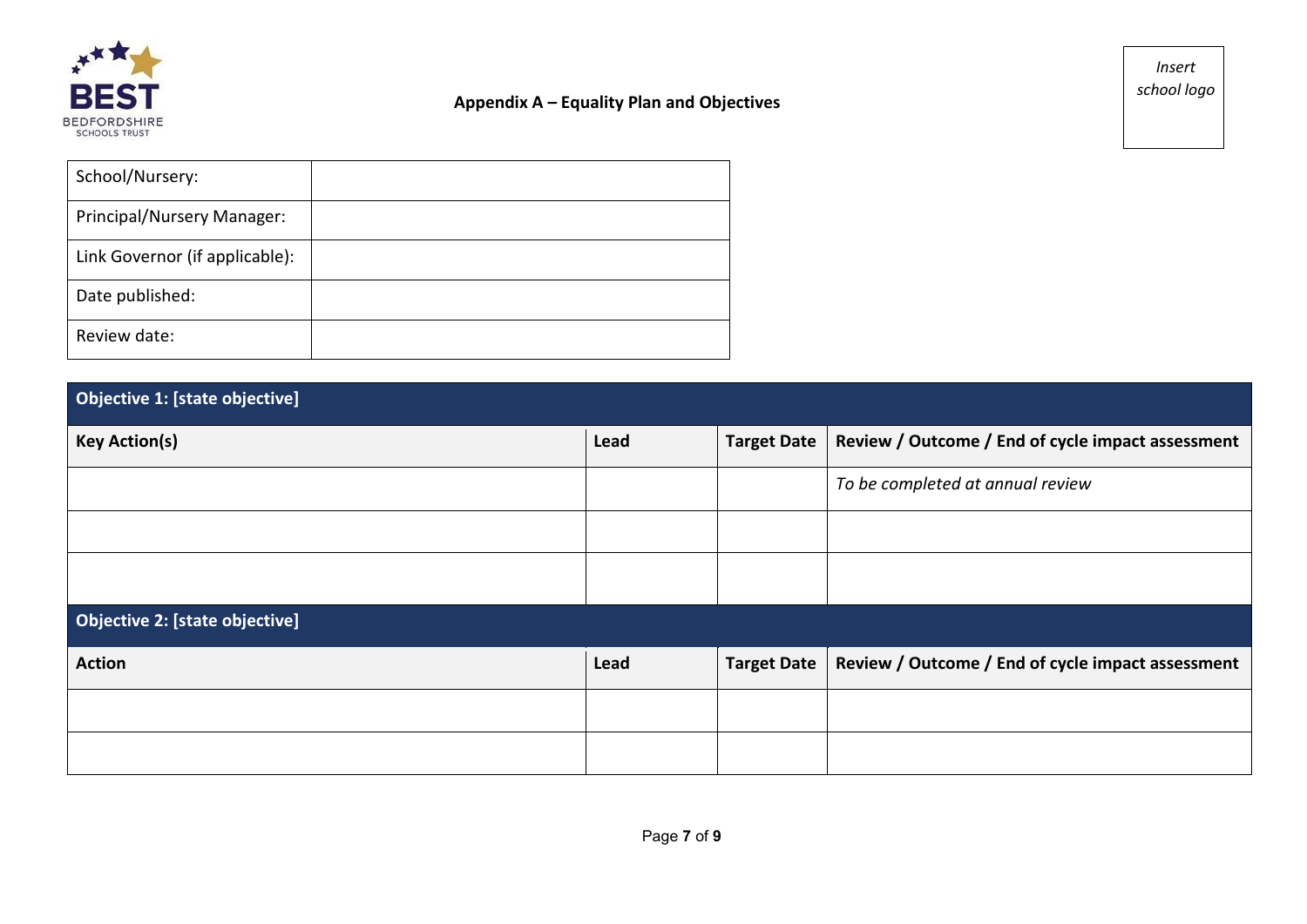| Lead | <b>Target Date</b> | Review / Outcome / End of cycle impact assessment |
|------|--------------------|---------------------------------------------------|
|      |                    |                                                   |
|      |                    |                                                   |
|      |                    |                                                   |
|      |                    |                                                   |
| Lead | <b>Target Date</b> | Review / Outcome / End of cycle impact assessment |
|      |                    |                                                   |
|      |                    |                                                   |
|      |                    |                                                   |
|      |                    |                                                   |
| Lead | <b>Target Date</b> | Review / Outcome / End of cycle impact assessment |
|      |                    |                                                   |
|      |                    |                                                   |
|      |                    |                                                   |
|      |                    |                                                   |